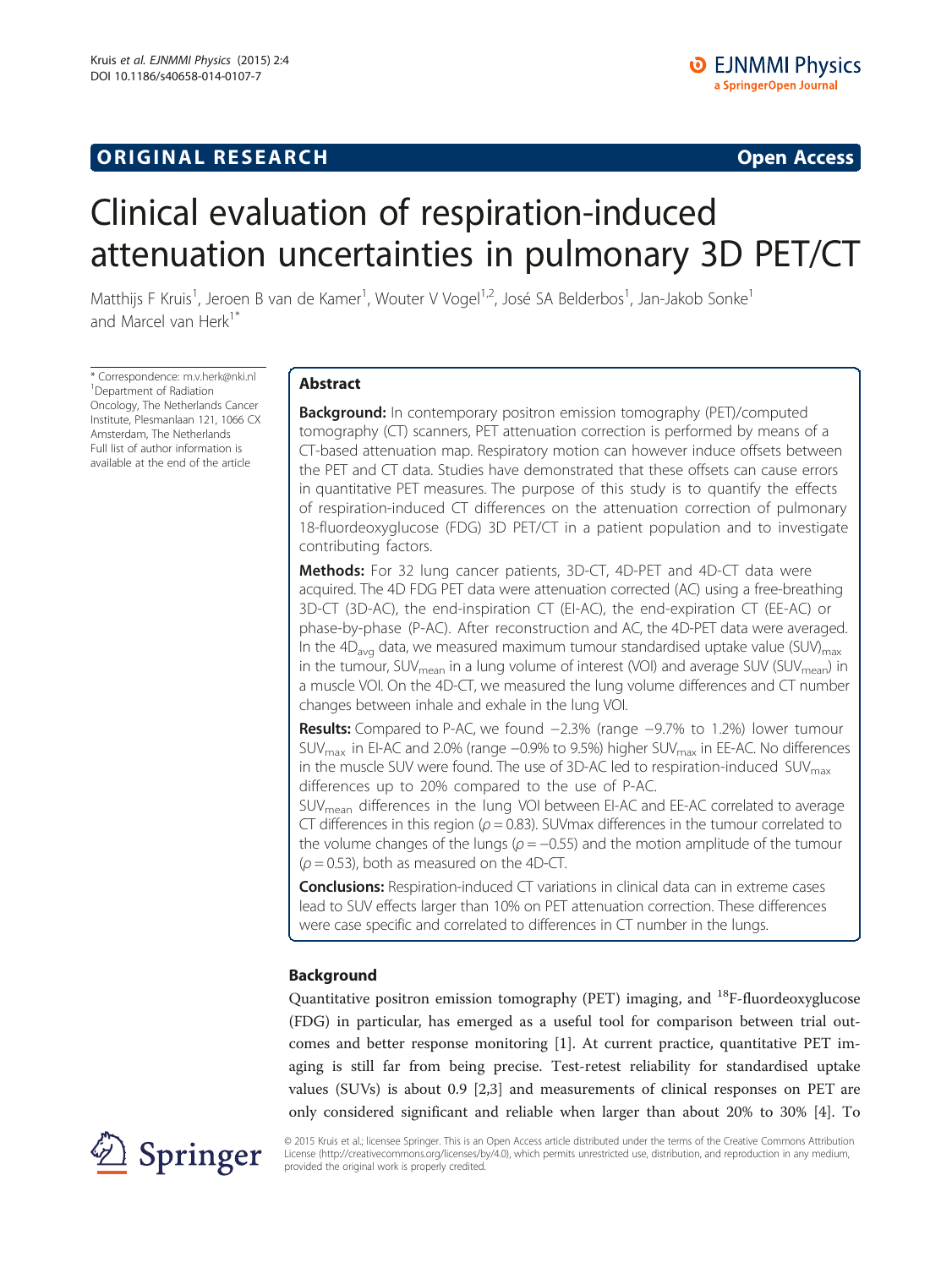make PET more quantitative, uncertainties in image acquisition and processing have to be reduced. Known factors that require standardisation include radiotracer administration, patient weight, blood glucose concentrations, scanner calibration and imaging procedures [[2,5\]](#page-11-0).

For thoracic imaging, respiratory motion is a major factor of image degradation, with clinical relevance in PET [\[6](#page-11-0)]. Respiratory motion can affect SUV measurement in two distinct ways.

Firstly, respiratory motion will blur the signal, since PET image acquisition takes several minutes per bed position. This causes larger apparent volumes and decreased signal peaks [[7\]](#page-11-0).

Secondly, respiration can hinder attenuation correction. The body attenuates the majority of the emitted 511-keV photons and attenuation correction (AC) is therefore essential for accurate quantification of activity concentrations [\[8](#page-11-0)]. In older systems, a Germanium-68 transmission scan was used for attenuation correction. Since both scans are acquired in the same duration and experience similar motion blurring, respiratory motion has similar effects on both datasets and no major offset is to be expected between the two [[9](#page-11-0)]. In recent years, x-ray computed tomography (CT) has replaced the transmission scan for AC. Since 3D-CT is acquired in less than a second per slice, each slice depicts the anatomy without motion blurring. However, if the patient breathes during acquisition, each slice will be recorded in a different respiratory position [[10](#page-11-0)]. This will result in anatomical mismatches between PET and CT, which may cause incorrect AC [\[11,12\]](#page-11-0).

However, not only the tissue position varies during respiration. The lungs are decompressed and compressed to pump air in and out. During compression, the average attenuation coefficient as measured on CT (or CT number) increases within the lungs [[13\]](#page-11-0). This CT number increase will change the attenuation map, with a potential impact on the attenuation correction.

The purpose of this study is to quantify in clinical patient data the combined effects of pulmonary CT differences due to respiration on SUV measurements in 3D FDG PET/CT and identify possible factors causing these differences.

#### Methods

#### Data acquisition

Between 2010 and 2013, we have acquired PET/CT datasets of 32 lung cancer patients who were candidates for radiotherapy using a combined PET/CT scanner (Gemini TF; Philips Medical Systems, Cleveland, Ohio, USA), eight as part of a study with informed consent and 24 as part of clinical routine. The 4D-PET-CT datasets were rapidly acquired and originally used for the construction of motion compensated mid-position radiotherapy planning scans [[14](#page-11-0)].

Patients received on average 192 ( $\sigma$  = 19) MBq of FDG. After injection, the patients rested on average for 72 (range 48 to 105) min. Then, a 3D low-dose CT (3D-CT) whole body scan was acquired (rotation time 0.5 s, detector width 24 mm, 40 mAs, 120 kVp, slice spacing and thickness 3 mm, pitch 0.81). The duration of this scan was around 30 s. Next, a whole body PET emission scan was acquired (2 min per bed position) during which the respiration was monitored using a bellow belt system (Interactive Breath-hold Control System; Mayo Clinic/Medspira, Minneapolis, MN, USA). Finally, a 4D-CT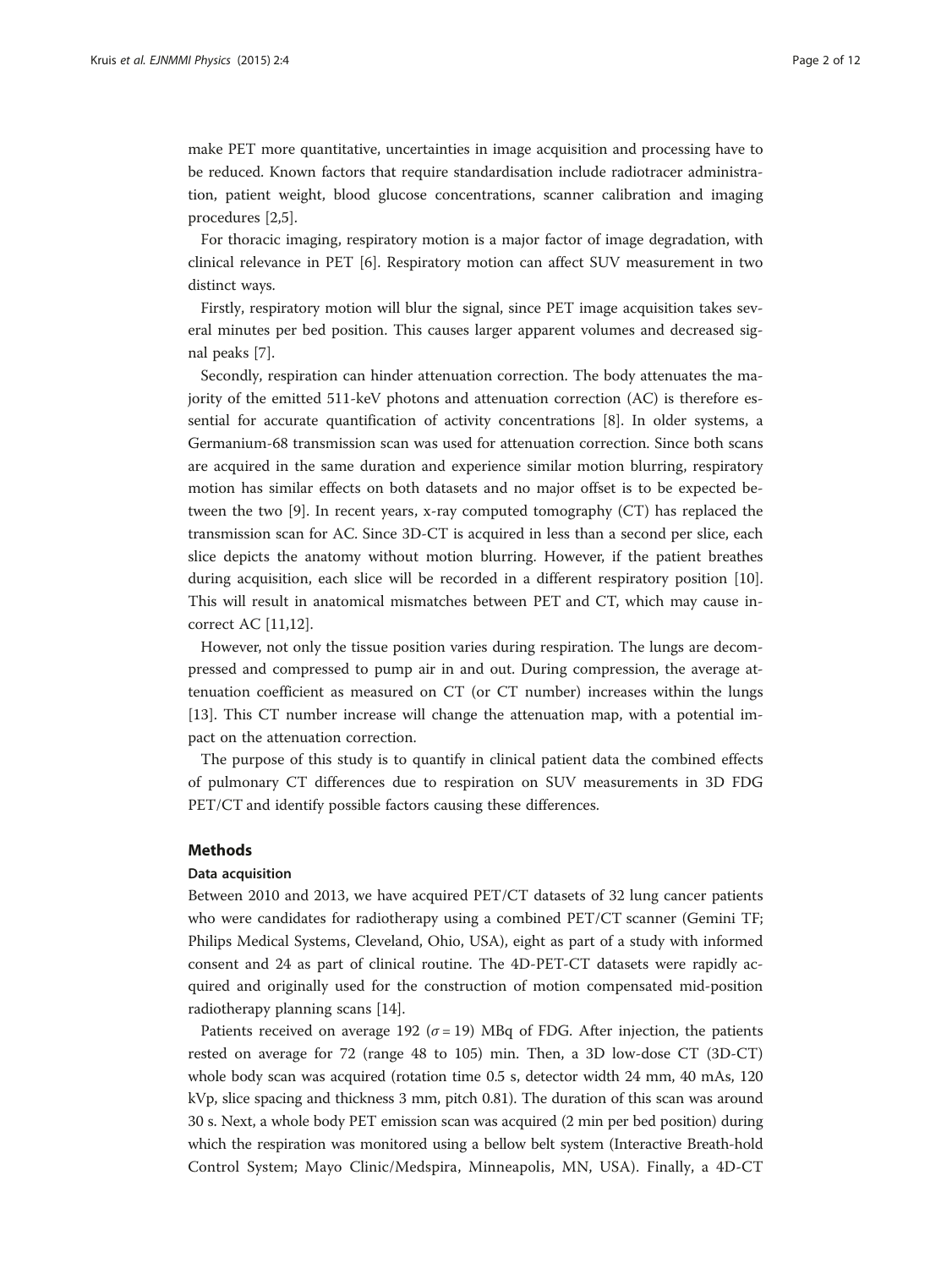acquisition was performed of the thorax (rotation time 0.5 s, detector width 24 mm, 30 mAs, 90 kVp, slice spacing and thickness 3 mm, pitch 0.085) with respiration monitoring using the same bellow belt system. The duration of this scan was about 120 s. The respiration-monitored PET and CT data were retrospectively reconstructed in 4D with 10 phase bins, using the standard Philips 4D reconstruction software.

The PET image reconstruction was performed with the iterative Philips reconstruction software, using a 3D line-of-response time-of-flight blob-based algorithm using the standard parameter settings (3 iterations, 33 subsets, relaxation parameter: 1.0, transverse image matrix size: 144 × 144 voxels, voxel size: 4 × 4 × 4 mm<sup>3</sup>).

#### Attenuation correction

First, we applied phase-by-phase attenuation correction (P-AC), where every 4D-PET respiration phase frame was corrected with the corresponding 4D-CT respiration phase frame. This method was chosen as our reference method. Furthermore, we simulated 3D reconstructions for three situations with different breathing positions on CT, representing current clinical practice and two extremes. We used the free-breathing CT (3D-CT) and extracted the end-inhale (EI-CT) and end-exhale CT (EE-CT) from the 4D-CT. Subsequently, we generated three different 4D reconstructions in which for all phases either the 3D-CT, the EI-CT or the EE-CT was used for AC (3D-AC, EI-AC and EE-AC). All datasets were reconstructed in 4D mode, and the resulting 4D datasets were averaged over the respiratory phases  $(4D_{avg})$ , to generate comparable 3D reconstructions for 3D-AC, EI-AC and EE-AC.

These methods of generating and averaging 4D data were chosen for a couple of reasons. The 4D-PET data were rapidly acquired with the purpose to be registered and recombined into a MidP scan [\[7](#page-11-0)]. The signal per frame was therefore too low for analysis of the individual frames. Furthermore, it is likely that the uptake density will differ between the end-inhale PET and end-exhale PET, since the pulmonary tissue to which the tracer has been distributed is stretched. For this reason, the 4D-PET data were averaged. Because the iterative reconstruction method is non-linear, we also created 4D instead of 3D reconstructions for 3D-AC, EI-AC and EE-AC to avoid reconstruction differences with the P-AC.

To verify the relevance of our methodology for standard 3D clinical data, we have also performed 3D reconstructions of the EI-AC and EE-AC and compared the differences in maximum SUV (SUV<sub>max</sub>) in the tumour to the differences of the  $4D_{avg}$  (data not reported). Both differences showed a high-correlation coefficient ( $\rho$  = 0.89), indicating our results can be translated to routine 3D data.

#### Analyses of SUV differences

The analyses of the PET data were performed with in-house built software on the 4Davg-PET data. Per AC method, the tumour was manually identified, and we computed the  $\text{SUV}_{\text{max}}$  in the tumour. The tumour was then automatically delineated using a 42%  $\text{SUV}_{\text{max}}$  threshold, and this delineation was used to assess the tumour volume [[15\]](#page-11-0). Furthermore, we selected two volumes for reference: a volume of interest (VOI) in the centre of the affected lung (away from dense structures where one expects artefacts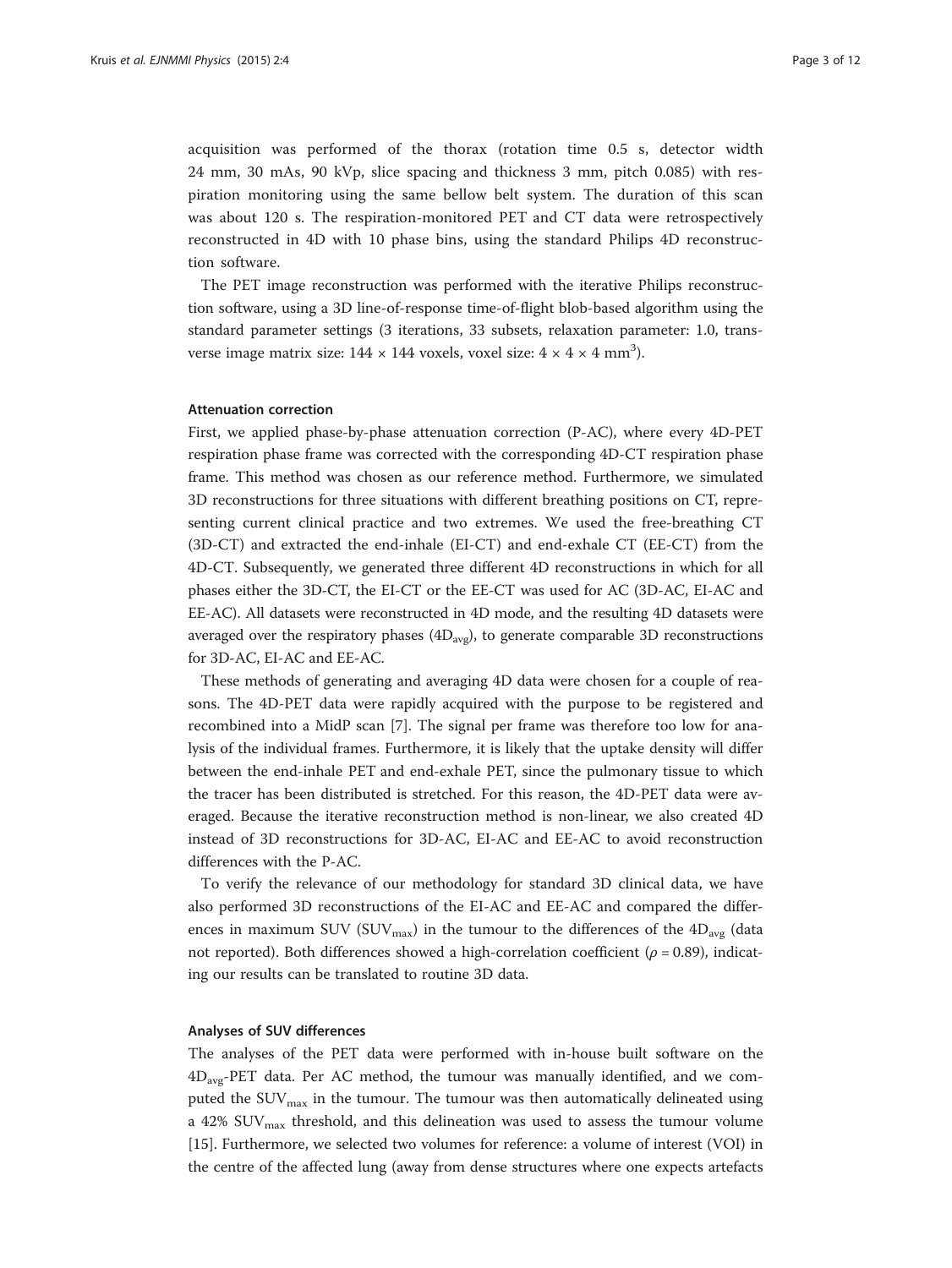due to PET-CT mismatch) and a VOI around the subscapularis muscle located at the side of the affected lung. We calculated the average SUV ( $\text{SUV}_{\text{mean}}$ ) in these two regions for the different AC methods.

A Bland-Altman analysis was used to test the dependency of the SUV difference between EI-AC and EE-AC on the SUV magnitude in the lung VOI. We tested the significance of observed differences in SUV using a two-tailed paired Student's t-test.

For the comparison between the 3D-AC and P-AC, we also investigated the unsigned difference, since we did not expect a strong signed difference between the two.

#### Analyses of CT differences

A mask was manually placed around the tumours on the 4D-CT scans. Within this mask, we determined the tumour motion amplitude using local rigid registration [[16](#page-11-0)]. When multiple tumours were present, they were analysed separately. Similar to the tumour motion, we measured the diaphragm motion amplitude of the affected lung, since the diaphragm motion is not dependent on tumour location and therefore a better descriptor of the patient's breathing dynamics.

We determined the average volume difference between inhale and exhale of the affected lungs on the 4D-CT. We did this by manually segmenting the lung volume in the EI-CT and EE-CT and refining this segmentation by applying a threshold under −300 HU. In these lung VOIs, we also calculated the average CT number in EE-CT, EI-CT and 3D-CT.

#### Correlations

Finally, we investigated correlations between SUV differences and observed differences in the CT data. We tested for variable dependency with the Pearson's product-moment correlation coefficient. Significance levels of  $p < 0.05$  where used.

#### Results

#### SUV differences

Figure [1](#page-4-0) illustrates where attenuation correction differences take place. Near the diaphragm, large differences can be observed, as well as inside the mediastinum and the lungs. Outside the thoracic cavity, the differences are hardly visible. The differences between the P-AC and 3D-AC are larger than between EE-AC and EI-AC and show both positive and negative values.

Bland-Altman comparison between EI-AC and EE-AC of the  $\text{SUV}_{\text{mean}}$  differences in the lung VOI and the  $\text{SUV}_{\text{max}}$  differences in the tumour are provided in Figure [2.](#page-4-0) The figure shows that there is a proportional bias in the data, especially in the lung VOI, and therefore, we chose to analyse relative differences instead of absolute differences.

In Figure [3,](#page-5-0) box plots are given of the effects of different attenuation correction strategies on the SUV<sub>max</sub> in the tumour and  $\text{SUV}_{\text{mean}}$  in lung and muscle in the  $\text{4D}_{\text{avg}}$ -PET data. The SUV<sub>max</sub> in the tumour on EI-AC was -2.3% (-9.7% to 1.2%) smaller than on the P-AC, while the EE-AC showed an increase of 2.0% (−0.9% to 9.5%). Between EI-AC and EE-AC, the difference was −4.1% (−9.5% to 1.3%). The 3D-AC led to −1.6% (−21.1% to 6.2%) lower SUV<sub>max</sub> and an average unsigned difference of 3.3% ( $\sigma$  = 3.8%). These differences were highly significant according to a paired t-test  $(p < 0.001)$ .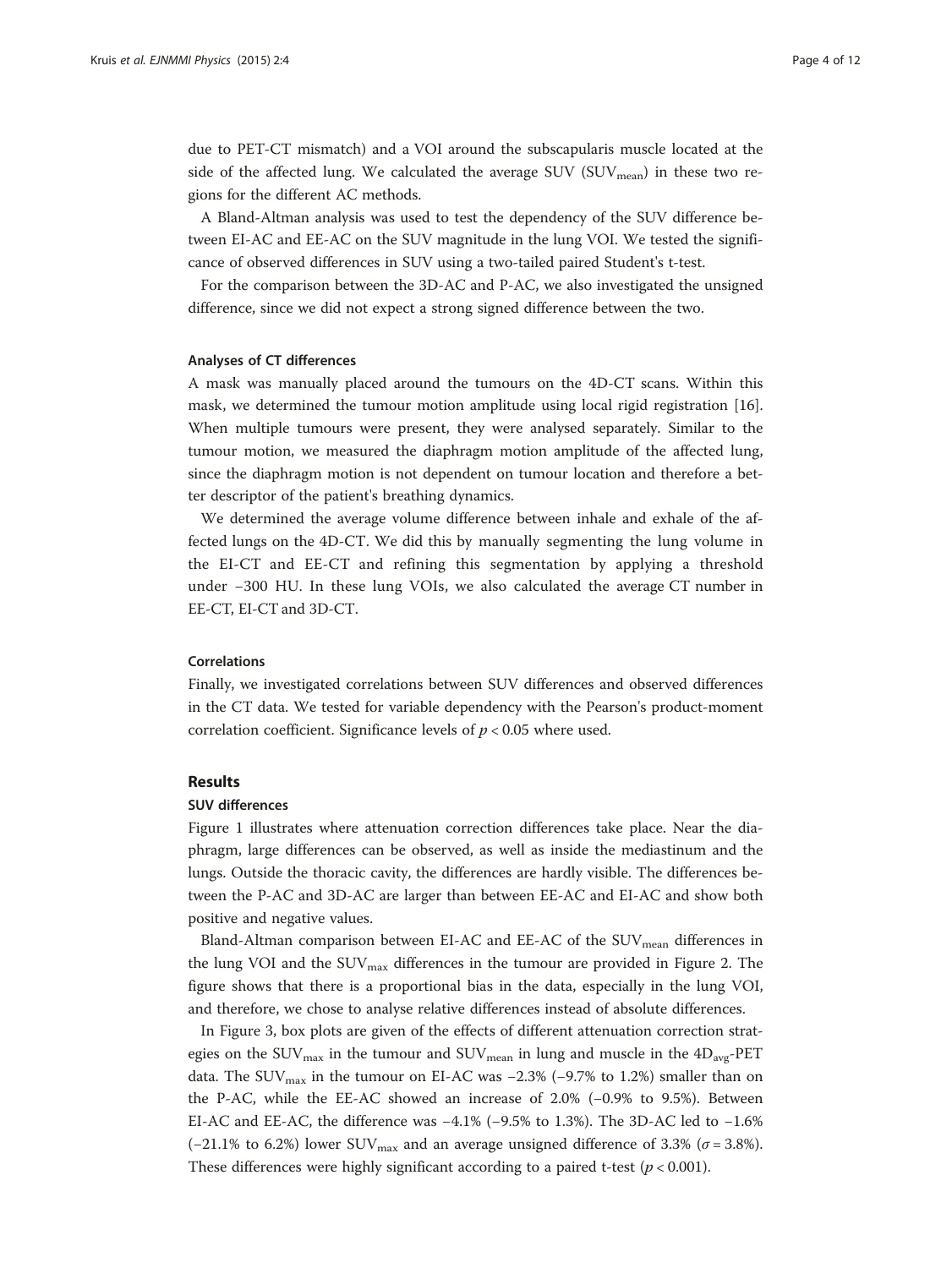<span id="page-4-0"></span>

We found a small size difference between the  $42\%$  SUV $_{\text{max}}$  tumour auto-contours of the EI-AC and EE-AC (1.7% (−3.8% to 17.6%),  $p = 0.015$ ). The 3D-AC however did not give a significant size difference with the P-AC in these tumour auto-contours. The average unsigned size difference in the tumour auto-contours on the PET data between P-AC and 3D-AC was 4.4% ( $\sigma$  = 3.9%).



First-order regression lines indicate a relationship between the SUV intensity and the SUV differences  $(y = 0.027 - 0.10x, p < 0.0001,$  with  $\rho = -0.65$  for (a) and  $y = -0.24 - 0.018x, p = 0.057$ , with  $\rho = -0.31$  for (b)). All regression lines were depicted with 95% confidence intervals.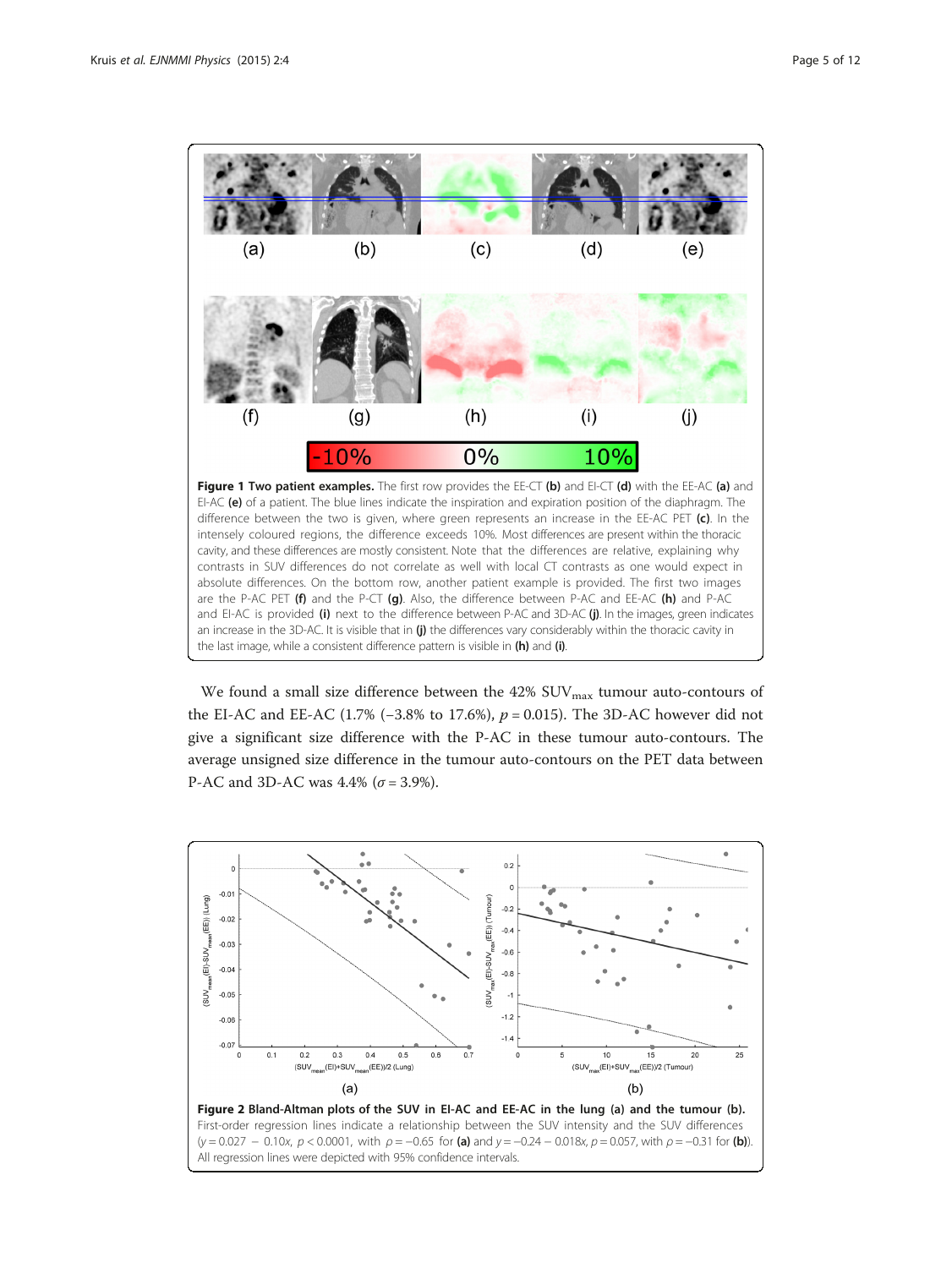<span id="page-5-0"></span>

The measured SUV<sub>mean</sub> differences in the normal lung tissue VOI (Figure 3b) were comparable to the  $\text{SUV}_{\text{max}}$  in the tumour (Figure 3a). The differences with the P-AC were −2.3% (−18.3% to 1.7%) for the EI-CT and 1.3% (−18.7% to 8.8%) for the EE-CT. The latter measure is heavily affected by an outlier of −18.7%. Between EI-AC and EE-AC, the difference was −3.5% (−12.2% to 1.6%). Again, these differences were highly significant ( $p < 0.001$ ). We found no significant  $\text{SUV}_{\text{mean}}$  differences with the 3D-CT method. The average unsigned difference in SUV<sub>mean</sub> between P-AC and 3D-AC was 2.7%  $(\sigma = 3.3\%)$  in the lung VOI.

We did not find significant  $\text{SUV}_{\text{mean}}$  differences in the muscle between the EE-AC, EI-AC and the P-AC (Figure 3c). We did however find a small significant ( $p = 0.006$ ) increase of 1.4% (−6.8 to 8.2%) between the P-AC and 3D-AC. The average unsigned difference in SUV<sub>mean</sub> between P-AC and 3D-AC was 2.2% ( $\sigma$  = 1.8%).

#### CT differences

In Table [1,](#page-6-0) an overview of the patient characteristics is provided. The average peak-to-peak tumour motion amplitude in left-right (LR), anterior-posterior (AP) and cranio-caudal (CC) direction was 1.0 (LR), 2.0 (AP) and 4.4 mm (CC), respectively. The average diaphragm motion was 2.1 (LR), 5.4 (AP) and 10.2 mm (CC). This respiratory motion caused the lungs to be 13.1% ( $\sigma$  = 5.8%) smaller in end-exhale than in end-inhale, while the lung tissue CT number on the EI-CT was on average 15.6% ( $\sigma$  = 7.0%) lower than on the EE-CT.

## Correlations

We found a linear relation between the average local difference in CT number and difference in SUV<sub>mean</sub> in the VOI in the lungs ( $\rho = 0.83$ ) between EI-AC and EE-AC. We also found a linear relation between the difference in  $\text{SUV}_\text{max}$  in the tumour and the difference in average lung CT number ( $\rho = 0.50$ ) and lung volume ( $\rho = -0.55$ ). Furthermore, a relationship existed between the difference in  $\text{SUV}_{\text{max}}$  and the tumour motion amplitude ( $\rho = 0.53$ ). The latter relationship was especially visible for large tumours. Scatter plots of these relationships are provided in Figure [4](#page-8-0).

We did however find no relationship between the differences in  $\text{SUV}_{\text{max}}$  in the tumour and the size of the tumour. Neither did we find a relationship between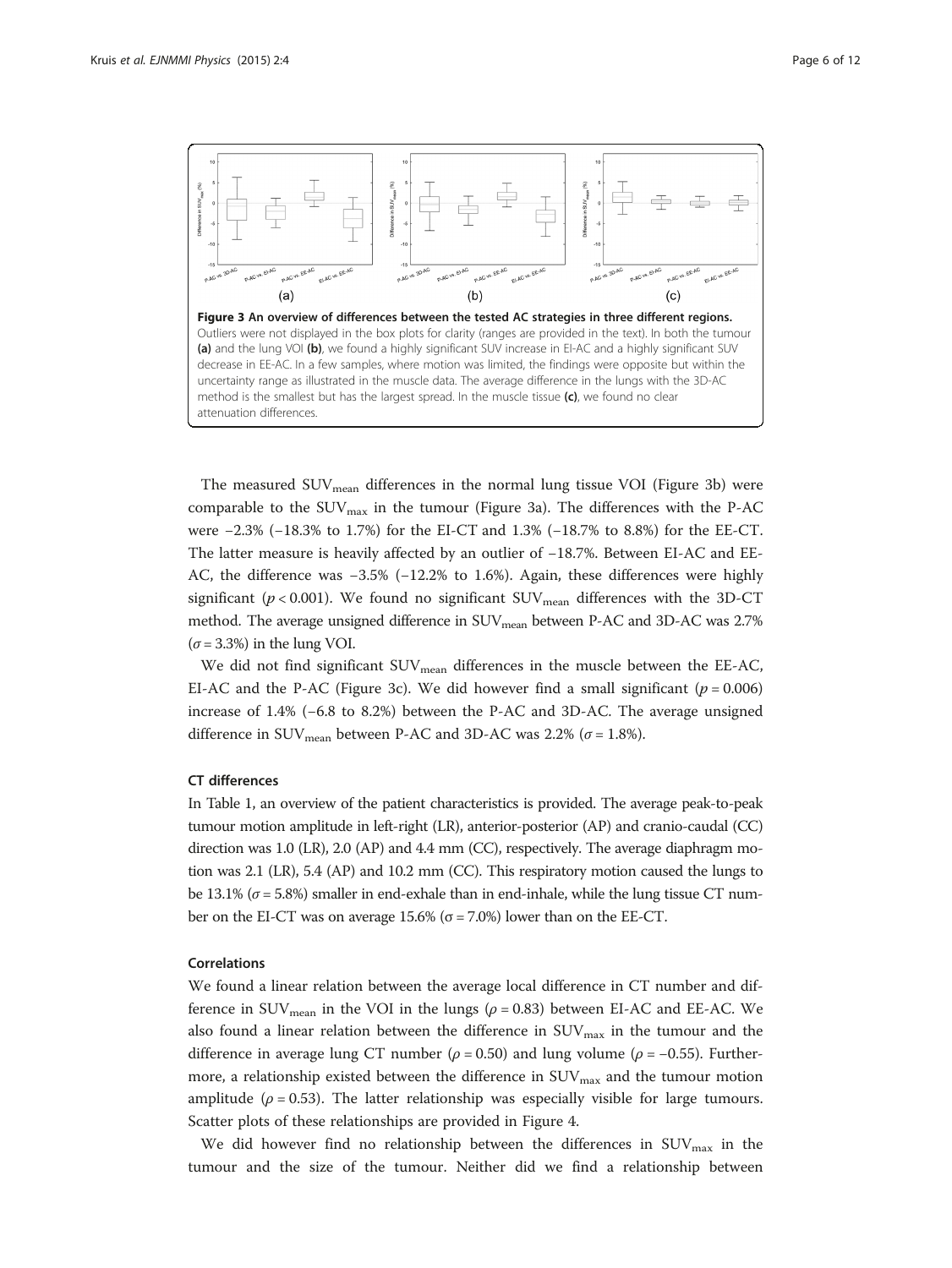|     | <b>Affected lung</b> | Tumour SUV <sub>max</sub> | Tumour<br>size (CC) | <b>Motion amplitude</b><br>tumour (mm) | $\Delta$ CT number<br>$(EI-EE)$<br>(Lung ROI) | $\Delta$ SUV $_{\text{max}}$<br>$(EI-EE)$<br>(Tumour) | $\Delta$ SUV $_{\rm max}$<br>(3D-phase)<br>(Tumour) | $\Delta \textsf{SUV}_{\textsf{mean}}$<br>$(EI-EE)$<br>(Lung ROI) | $\Delta \textsf{SUV}_{\textsf{mean}}$<br>(3D-phase)<br>(Lung ROI) | $\Delta \textsf{SUV}_{\textsf{mean}}$<br>$(EI-EE)$<br>(Muscle ROI) | $\Delta \textsf{SUV}_{\textsf{mean}}$<br>(3D-phase)<br>(Muscle ROI) |
|-----|----------------------|---------------------------|---------------------|----------------------------------------|-----------------------------------------------|-------------------------------------------------------|-----------------------------------------------------|------------------------------------------------------------------|-------------------------------------------------------------------|--------------------------------------------------------------------|---------------------------------------------------------------------|
| #1  | Right                | 15.1                      | 94.0                | 1.7                                    | $-3.6%$                                       | 0.3%                                                  | $-5.4%$                                             | $-0.5%$                                                          | 0.2%                                                              | 0.0%                                                               | 0.2%                                                                |
| #2  | Right                | 18.2                      | 79.4                | 1.4                                    | $-21.8%$                                      | $-3.9%$                                               | $-0.3%$                                             | $-4.1%$                                                          | $-4.0%$                                                           | 0.4%                                                               | 2.7%                                                                |
| #3  | Right                | 19.9                      | 22.4                | 2.8                                    | $-10.2%$                                      | $-1.3%$                                               | 0.6%                                                | $-1.8%$                                                          | 4.9%                                                              | 0.7%                                                               | 1.3%                                                                |
| #4  | Right                | 11.1                      | 30.9                | 1.4                                    | $-20.2%$                                      | $-2.4%$                                               | $-1.0%$                                             | $-4.1%$                                                          | $-1.3%$                                                           | 1.0%                                                               | 1.9%                                                                |
| #5  | Right                | 23.4                      | 15.5                | 3.3                                    | $-4.5%$                                       | 1.3%                                                  | $-1.7%$                                             | $-0.6%$                                                          | 1.8%                                                              | 0.0%                                                               | 4.5%                                                                |
| #6  | Left                 | 2.7                       | 12.2                | 5.5                                    | $-14.0%$                                      | $-5.4%$                                               | 1.5%                                                | $-2.8%$                                                          | 1.3%                                                              | 0.1%                                                               | 3.0%                                                                |
| #7  | Right                | 3.6                       | 1.3                 | 2.0                                    | $-14.6%$                                      | $-5.8%$                                               | 0.3%                                                | $-4.3%$                                                          | 5.2%                                                              | $-1.5%$                                                            | 0.1%                                                                |
|     | Right                | 11.1                      | 1.0                 | 2.0                                    |                                               | $-7.7%$                                               | $-8.4%$                                             |                                                                  |                                                                   |                                                                    |                                                                     |
| #8  | Left                 | 14.2                      | 17.7                | 7.3                                    | $-29.0%$                                      | $-8.4%$                                               | $-2.6%$                                             | $-8.1%$                                                          | $-1.7%$                                                           | $-0.2%$                                                            | 0.8%                                                                |
| #9  | Left                 | 14.5                      | 19.8                | 16.4                                   | $-21.0%$                                      | $-9.3%$                                               | $-8.8%$                                             | $-8.0%$                                                          | $-5.7%$                                                           | $-1.4%$                                                            | 8.2%                                                                |
| #10 | Right                | 9.8                       | 2.2                 | 8.6                                    | $-12.8%$                                      | $-7.6%$                                               | 1.4%                                                | $-3.1%$                                                          | $-0.5%$                                                           | 0.2%                                                               | 0.0%                                                                |
| #11 | Right                | 24.8                      | 33.7                | 1.7                                    | $-25.6%$                                      | $-2.0%$                                               | $-1.1%$                                             | $-5.0%$                                                          | $-0.6%$                                                           | 0.8%                                                               | 3.6%                                                                |
| #12 | Left                 | 24.1                      | 94.1                | 1.7                                    | $-29.7%$                                      | $-4.5%$                                               | $-0.4%$                                             | $-12.2%$                                                         | $-3.6%$                                                           | 0.7%                                                               | 1.5%                                                                |
| #13 | Right                | 5.9                       | 3.0                 | 6.6                                    | $-12.9%$                                      | $-5.4%$                                               | 3.0%                                                | $-2.8%$                                                          | 2.0%                                                              | $-1.1%$                                                            | 1.6%                                                                |
|     | Right                | 3.7                       | 8.9                 | 5.7                                    |                                               | $-6.2%$                                               | 2.8%                                                |                                                                  |                                                                   |                                                                    |                                                                     |
| #14 | Left                 | 10.8                      | 25.5                | 5.2                                    | $-17.9%$                                      | $-5.3%$                                               | $-3.6%$                                             | $-4.8%$                                                          | 3.8%                                                              | 1.5%                                                               | $-2.7%$                                                             |
| #15 | Right                | 13.6                      | 23.4                | 27.1                                   | $-20.6%$                                      | $-9.5%$                                               | $-2.5%$                                             | $-8.0%$                                                          | $-0.3%$                                                           | $-1.4%$                                                            | $-0.4%$                                                             |
| #16 | Right                | 12.0                      | 23.0                | 4.1                                    | $-8.9\%$                                      | $-6.9%$                                               | 4.8%                                                | 0.5%                                                             | $-18.5%$                                                          | $-0.5%$                                                            | 1.1%                                                                |
| #17 | Right                | 7.5                       | 18.8                | 4.2                                    | $-23.3%$                                      | $-7.8%$                                               | $-0.5%$                                             | $-3.1%$                                                          | 1.9%                                                              | 1.2%                                                               | $-0.7%$                                                             |
| #18 | Left                 | 3.0                       | 4.9                 | 1.4                                    | 1.3%                                          | 0.2%                                                  | 0.2%                                                | 0.4%                                                             | 1.2%                                                              | 0.3%                                                               | 1.9%                                                                |
| #19 | Left                 | 3.4                       | 2.9                 | 12.7                                   | $-18.2%$                                      | $-5.8%$                                               | $-21.1%$                                            | $-2.2%$                                                          | $-6.7%$                                                           | 1.8%                                                               | 4.0%                                                                |
| #20 | Left                 | 10.7                      | 3.3                 | 6.5                                    | $-13.0%$                                      | $-3.9%$                                               | $-3.7%$                                             | $-2.7%$                                                          | 0.7%                                                              | $-0.6%$                                                            | 1.3%                                                                |
| #21 | Left                 | 17.2                      | 6.2                 | 2.0                                    | $-15.1%$                                      | $-1.2%$                                               | $-1.1%$                                             | $-4.7%$                                                          | $-0.7%$                                                           | 0.6%                                                               | 0.9%                                                                |

<span id="page-6-0"></span>Table 1 An overview of patient measurements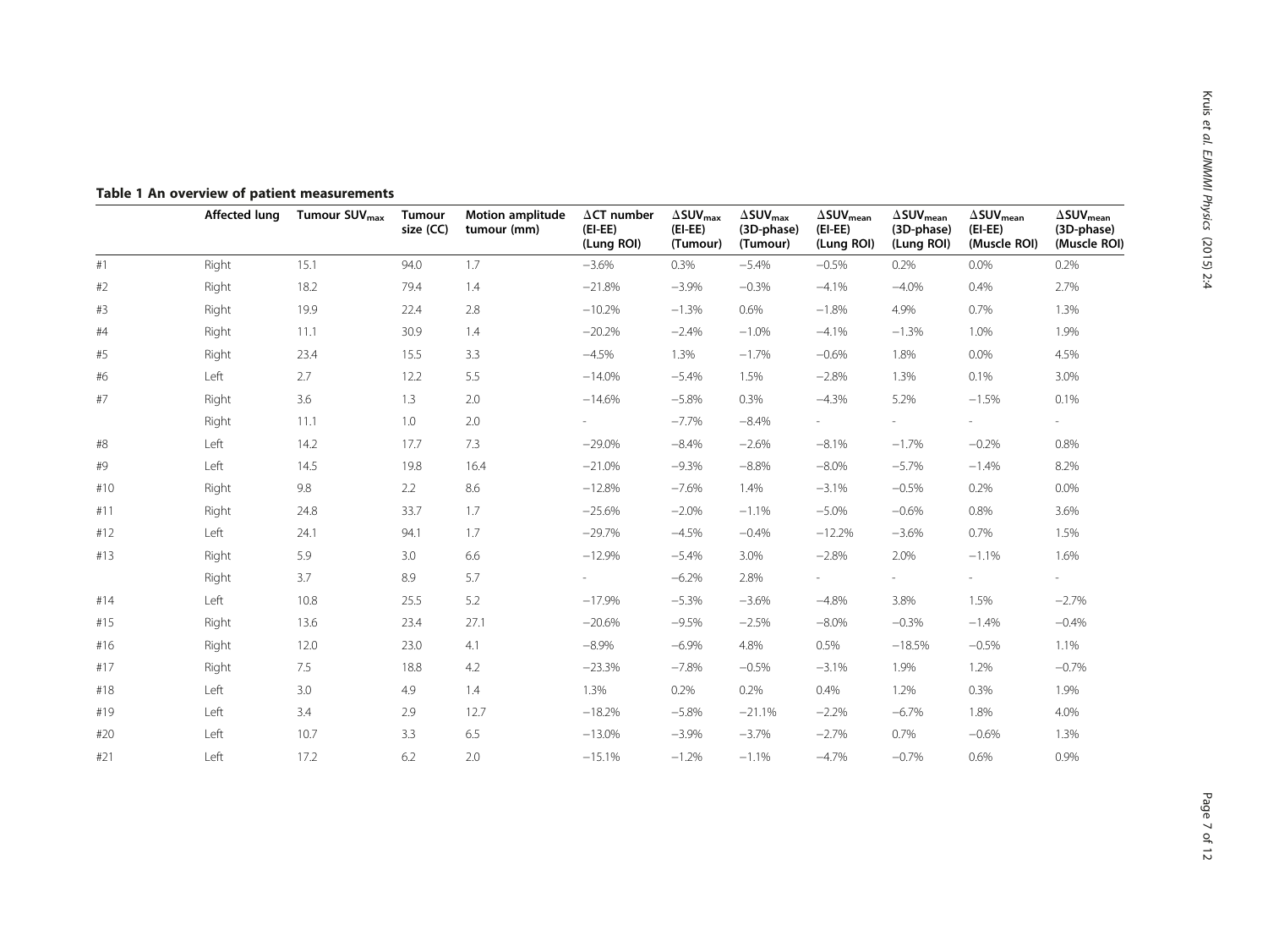| #22                 | Left  | 7.5  | 1.9  | 2.4  | $-5.7%$  | $-0.2%$  | 1.0%     | 1.6%     | 2.1%     | 1.2%    | 2.6%    |
|---------------------|-------|------|------|------|----------|----------|----------|----------|----------|---------|---------|
|                     | Right | 7.1  | 1.9  | 13.4 | $-19.5%$ | $-5.7\%$ | $-4.2%$  | $-1.6%$  | 1.7%     | 0.8%    | 2.9%    |
| #23                 | Left  | 4.0  | 2.0  | 2.2  | $-11.4%$ | $-0.6%$  | 5.9%     | $-2.1%$  | $-0.1%$  | $-1.9%$ | $-2.1%$ |
|                     | Right | 9.0  | 2.0  | 2.4  | $-12.8%$ | $-6.0\%$ | 0.7%     | $-1.4%$  | $-4.0%$  | $-1.1%$ | $-6.8%$ |
| #24                 | Right | 16.2 | 13.2 | 8.2  | $-18.6%$ | $-2.5%$  | $-3.7%$  | $-2.3%$  | $-1.0%$  | $-0.5%$ | $-0.2%$ |
| #25                 | Right | 9.5  | 16.5 | 2.4  | $-18.0%$ | $-9.2%$  | $-8.4%$  | $-3.8%$  | $-0.1%$  | $-0.3%$ | 1.9%    |
| #26                 | Right | 5.3  | 5.6  | 9.0  | $-13.9%$ | $-3.2%$  | 6.2%     | $-2.1%$  | $-2.3%$  | 0.7%    | $-1.2%$ |
|                     | Right | 3.7  | 2.3  | 5.1  |          | $-1.0%$  | 0.4%     |          | -        | $\sim$  | $\sim$  |
|                     | Left  | 4.9  | 2.4  | 3.5  | $-18.1%$ | $-3.2%$  | 0.7%     | $-3.7%$  | $-0.7%$  | 0.7%    | 0.9%    |
| #27                 | Left  | 16.9 | 17.5 | 1.4  | $-23.2%$ | $-1.9%$  | $-2.7%$  | $-9.6%$  | 1.1%     | 0.6%    | 1.6%    |
| #28                 | Left  | 26.2 | 21.5 | 4.4  | $-15.4%$ | $-1.5%$  | $-2.8%$  | $-2.0%$  | 0.4%     | 0.6%    | 0.5%    |
| #29                 | Right | 23.9 | 25.0 | 1.4  | $-18.3%$ | $-3.0\%$ | $-4.8%$  | $-4.6%$  | 2.2%     | 0.0%    | 3.0%    |
| #30                 | Right | 5.2  | 1.8  | 7.9  | $-5.4%$  | $-6.7\%$ | $-4.1%$  | $-0.1%$  | $-5.5%$  | 0.7%    | 2.4%    |
| #31                 | Left  | 15.4 | 3.1  | 5.7  | $-18.3%$ | $-3.2%$  | 3.0%     | $-5.3%$  | $-5.6%$  | $-0.3%$ | 5.2%    |
| #32                 | Left  | 3.7  | 4.8  | 2.0  | $-11.5%$ | $-1.4%$  | 1.7%     | $-1.8%$  | $-1.3%$  | 0.0%    | 1.8%    |
| Mean                |       | 11.5 | 17.5 | 5.3  | $-15.6%$ | $-4.1%$  | $-1.6%$  | $-3.5%$  | $-1.0%$  | 0.1%    | 1.4%    |
| <b>STDEV</b>        |       | 7.0  | 23.4 | 5.1  | 7.0%     | 3.0%     | 4.8%     | 3.0%     | 4.2%     | 0.9%    | 2.5%    |
| Min                 |       | 2.7  | 1.0  | 1.4  | $-29.7%$ | $-9.5%$  | $-21.1%$ | $-12.2%$ | $-18.5%$ | $-1.9%$ | $-6.8%$ |
| Max                 |       | 26.2 | 94.1 | 27.1 | 1.3%     | 1.3%     | 6.2%     | 1.6%     | 5.2%     | 1.8%    | 8.2%    |
| T-test significance |       |      |      |      | 5.56E-08 | 0.0036   | 4.1E-06  | 0.13     | 0.52     | 0.0062  |         |

Table 1 An overview of patient measurements (Continued)

An overview with the individual patient measurements. For the SUV values, we also determined the significance level, with the null hypothesis that they were the same, using a two-tailed paired Student's T-test. When two tumours are present in the same lung, the measurements of that lung are only provided once.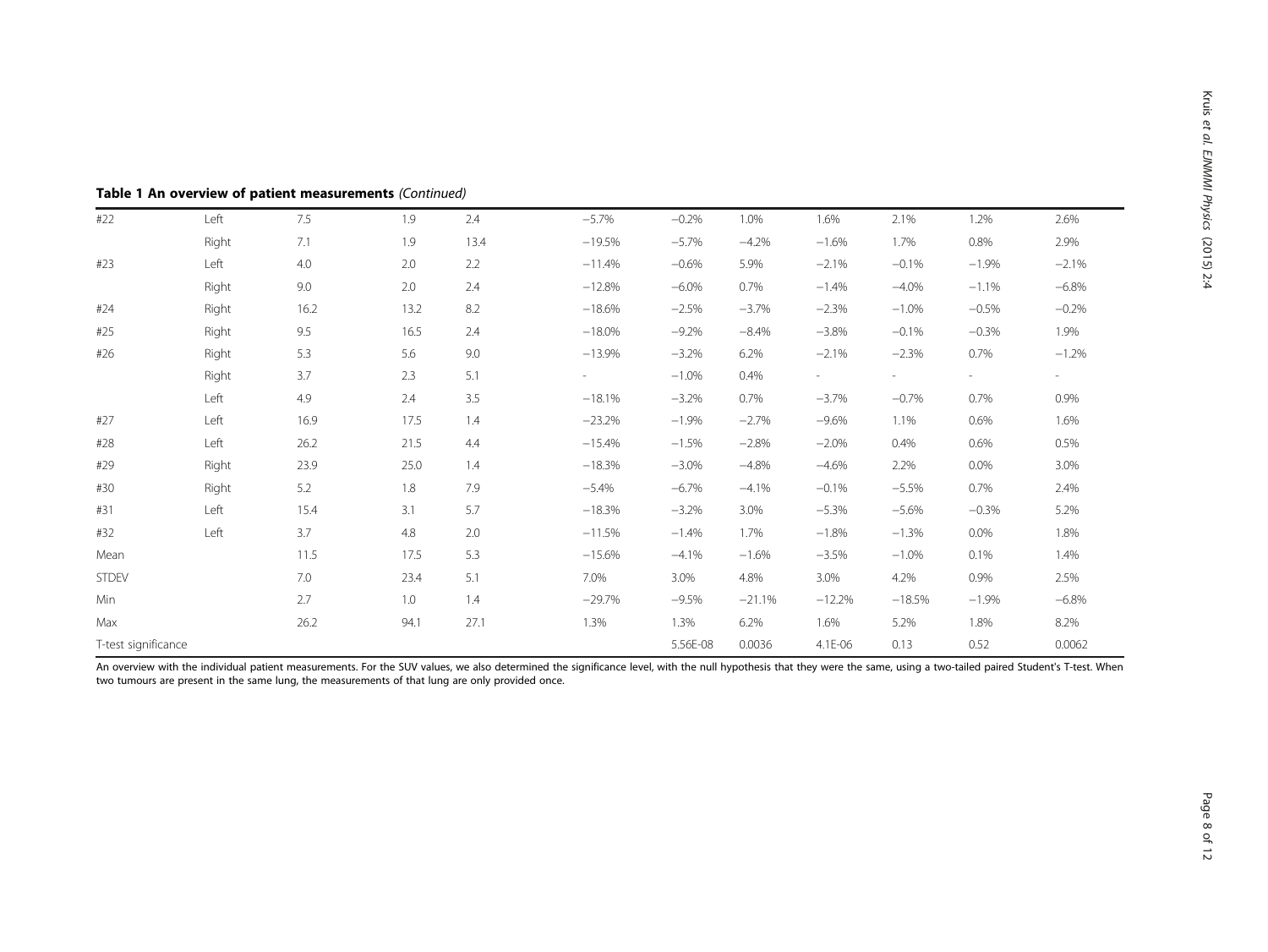<span id="page-8-0"></span>

diaphragm motion amplitude and SUV<sub>mean</sub> difference in the lung VOI between EI-AC and EE-AC.

### **Discussion**

In this study, we investigated the effect of respiration on 3D-CT-based attenuation correction of clinical pulmonary PET data, and we have related them to different factors. We have tested the use of the inhale CT, exhale CT and untriggered 3D-CT for attenuation correction and compared this to the respiration-averaged phase-by-phase attenuation correction, which we chose as our gold standard. The  $\rm{SUV_{max}}$  differences between EI-AC and EE-AC in the tumour were on average 4.1% with extremes up to 10%.

The effects of respiration on CT-based attenuation correction have been investigated before in a number of studies [\[11,12,17](#page-11-0)], but none of these studies were conducted on fully clinical data, except for [\[17\]](#page-11-0). However, the purpose of their study was not to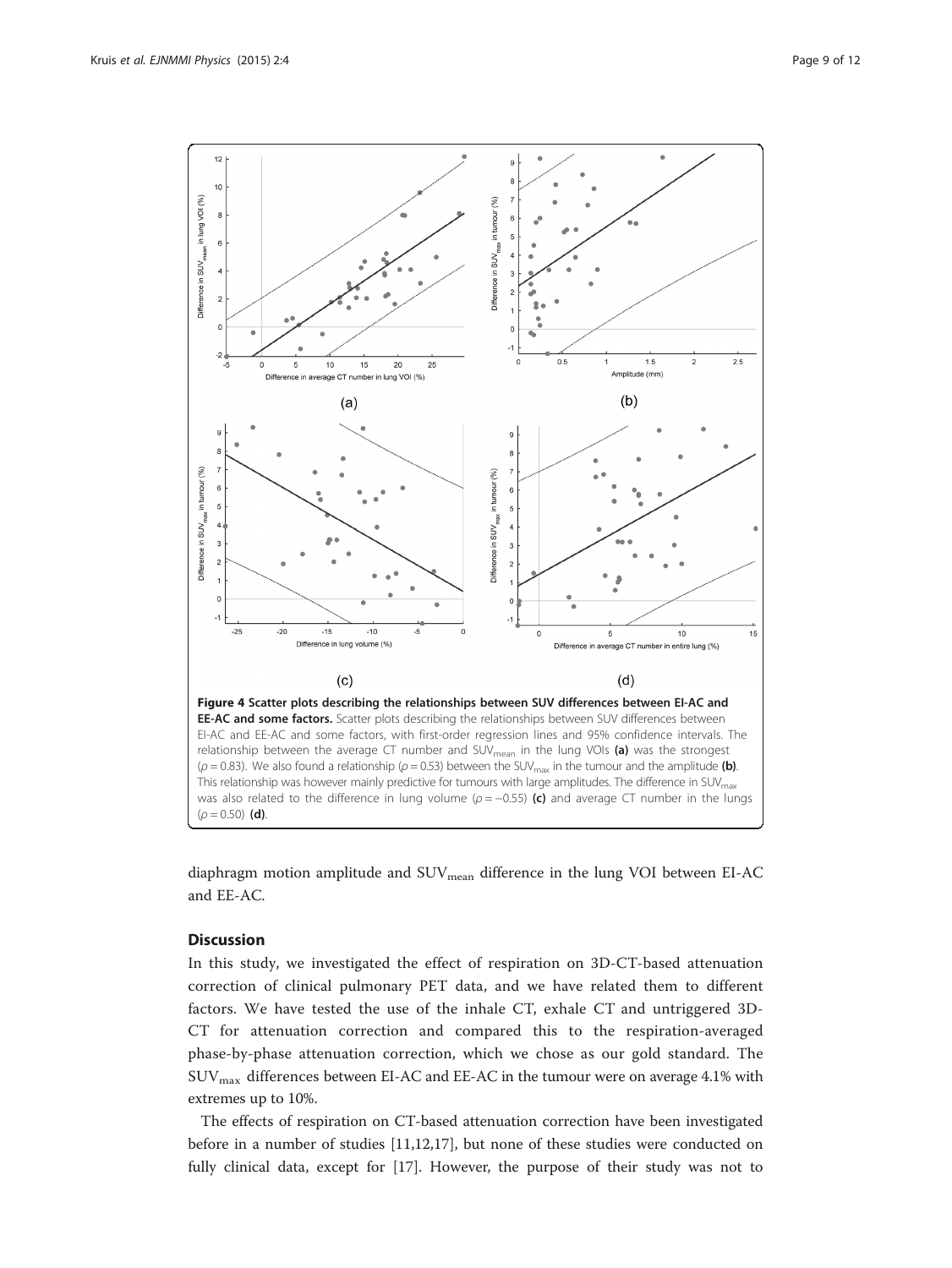investigate the effects of the use of normal 3D-CT but to test the use of a midventilation CT for attenuation correction.

Nagel et al. [\[11](#page-11-0)] describes that mismatches cause a decrease of detected SUV in phantoms and that this decrease is dependent on the size and motion amplitude of the tumour. The motion used for their phantoms (between 25 and 48 mm) was however much larger than measured in this study in patients. The detected tumour [[16](#page-11-0)] and diaphragm motion amplitudes [\[7,18\]](#page-11-0) were also smaller than reported in other 4D-CT studies. The shallow breathing is likely explained by the resting period that is associated with PET imaging.

We believe that in the lungs (with a less dense background), a tumour mismatch between the modalities will always lead to a decrease in attenuation correction in the tumour [\[17\]](#page-11-0). Since EE is closer to the mid-position, this might explain to some extent the difference between EI-AC and EE-AC [\[19](#page-11-0)]. However, we also measured an  $\text{SUV}_{\text{max}}$ increase in EE-AC compared to P-AC, which cannot be explained by a position mismatch between PET and CT. A more probable explanation is that, as the diaphragm rises, the lung volume decreases, resulting in denser lung tissue on EE-CT and hereby changing the attenuation characteristics. We found a strong relationship ( $\rho = 0.83$ ) between the average CT difference in the lungs between EI-CT and EE-CT and the change in  $\text{SUV}_{\text{mean}}$  in EI-AC and EE-AC in the lungs. Note that this effect should be smaller for chest breathing than for diaphragmatic breathing; as for chest breathing, the lower CT density is, to a larger extent, compensated for by an increased path length in the direction of the detector.

We also found a relationship between the difference in  $\text{SUV}_{\text{max}}$  in the tumour and both the CT difference ( $\rho = 0.50$ ) and volume difference ( $\rho = -0.55$ ) of the entire surrounding lung, indicating that the difference in lung density has an effect on the attenuation of the PET signal emitting from the tumour. We also found a relationship of these differences with the amplitude ( $\rho = 0.53$ ), particularly for tumours with a large amplitude. This relationship could be caused by a correlation between local amplitude and local density differences. It is also very likely that for tumours with a large amplitude or a small size, mismatches will have an effect on SUV differences. The effects of a mismatch on  $\text{SUV}_{\text{max}}$  will however only be apparent when the tumour amplitude is in the range of the dimensions of the tumour, since mismatch needs to be so severe that the SUV peak is placed outside the tumour volume on the CT.

The reported findings are visible in the resulting PET data. Figure [1](#page-4-0) provides examples of the difference between the use of the inhale or the exhale CT scan. The image shows that SUV differences are not restricted to the lungs but affect a large extent of tissue in the thoracic cavity.

As expected, we did not find any respiratory-related attenuation differences in muscle, since no respiratory motion or compression is expected there. We did however find a small, but significant, SUV increase in the 3D-AC, in comparison to the P-AC in the muscle. The reason for this bias did not become apparent. We suspect that posture differences between the two CT acquisitions may play a role.

Figure [1](#page-4-0) demonstrates that the local differences in the body between P-AC and 3D-AC are not homogeneous but vary between differences found in EE-AC and EI-AC. This can be explained by the fact that the respiratory phase in which the individual slices were measured in a free breathing scan, since a typical whole body scan takes about 30 s. The scan is therefore composed of slices from about seven different breathing cycles. The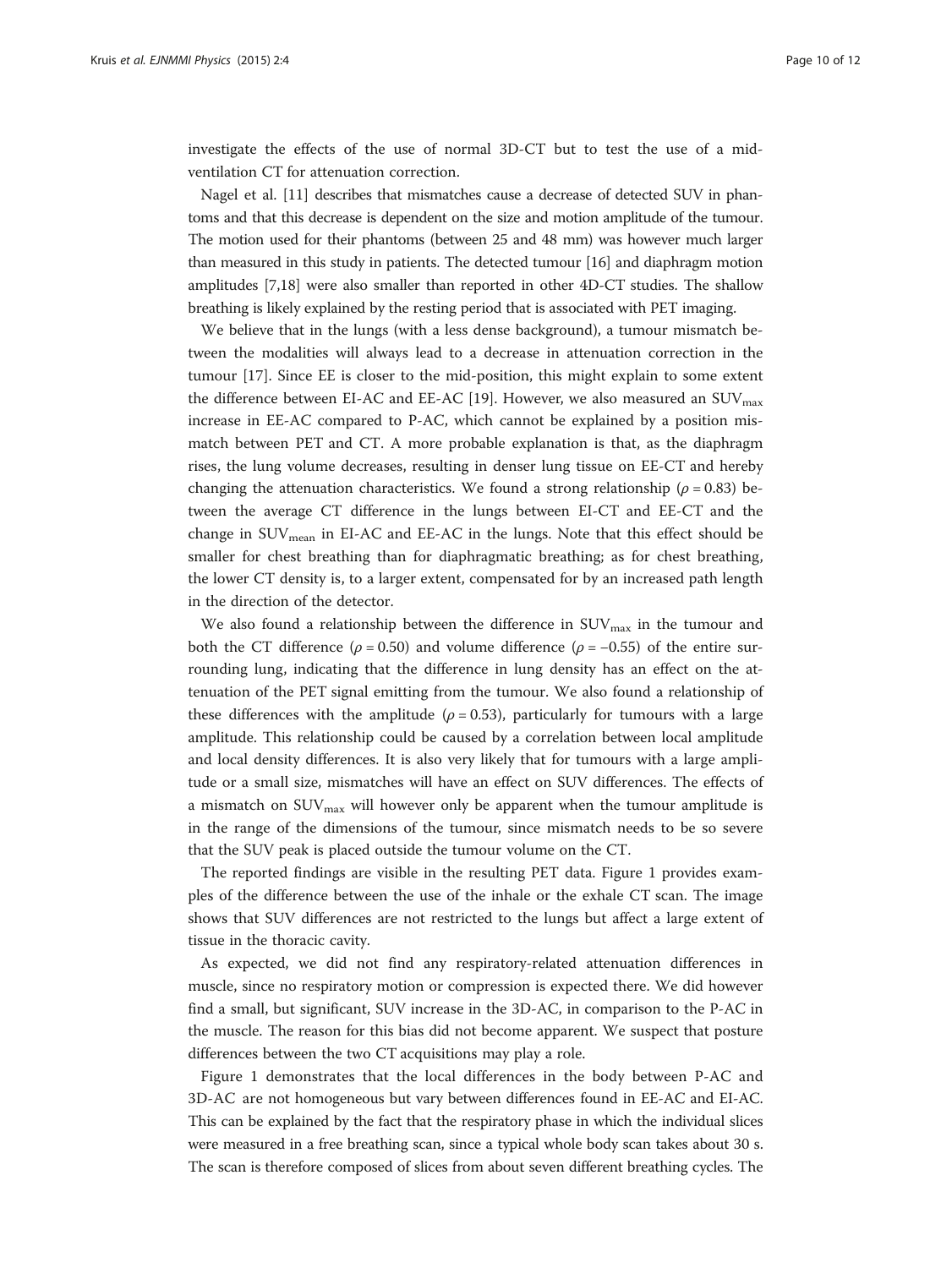differences with the P-AC will therefore also vary, depending on the respiration phase in which the scan locally was acquired. In the example in Figure [1](#page-4-0), 3D-AC SUVs are lower in the upper lung (implying exhale), while the SUVs are higher in the lower lung and around the diaphragm (implying inhale).

We found only a small significant tumour size difference (1.7%) between EI-AC and EE-AC and no size difference between P-AC and 3D-AC. This is most likely explained by the fact that the changes in  $\text{SUV}_{\text{max}}$  of the tumour follow the changes in the rest of the lungs. The relative contrast between the two will therefore not change, and therefore, the apparent size and visibility of lesions are therefore hardly affected. It is thus unlikely that the reported effects will have a major impact on the diagnostic value of PET imaging and patient management.

For quantitative PET imaging, however, the differences are of more importance. Clinical response measurements are only considered significant when larger than 20% to 30% [[5](#page-11-0)]. These uncertainties are so large, because clinical response measurements need to be distinguished from measurement error outliers. To make clinical response measurements more accurate, it is therefore important to reduce measurement outliers. We found an average unsigned  $\text{SUV}_{\text{max}}$  difference of 3.3% ( $\sigma$  = 3.8%) in the tumour between the 3D-AC and P-AC. On average, these differences are modest, but extreme cases (up to 21.1%, while differences of 10% are very common) will have strong effects on the test-retest variability.

In this work, we compared our measurements against the P-AC. Although we did not prove that P-AC is more correct than other 3D-AC, EE-AC or EI-AC, it is likely that this is the case, since PET and CT frames correspond better. Whether the quantitative improvements are worth the extra dose that is associated with 4D-CT is debatable and dependent on the purpose of the scan. The described differences in AC will not have a large effect on the diagnostic value of PET but more on quantitative measurements. Furthermore, 4D imaging has other advantages, in terms of image sharpness [[14\]](#page-11-0) and reduction of motion artefacts, and is especially useful in radiotherapy [[16\]](#page-11-0) to improve target definition and measure motion amplitudes. The improvements in attenuation correction will add to that.

Another way to deal with these discrepancies would be to acquire controlled breathhold PET and CT data. Studies have been demonstrated that patients can be trained to reposition their breath-hold quite well. This however takes some training and may introduce additional offsets when not performed well [\[20\]](#page-11-0).

#### Conclusions

We have quantified the effects of respiration-induced CT differences on attenuation correction in combined PET/CT of the lungs. These effects are modest on average but can be substantial in extreme cases; the overall  $\text{SUV}_{\text{max}}$  difference in the tumour between the use of phase-by-phase attenuation correction or a 3D-CT dataset in the tumour ranged up to 20%. Between the use of EI-AC and EE-AC, we found on average significant tumour  $\text{SUV}_{\text{max}}$  differences of 4.1% with extremes up to 10%. The differences correlated with differences in average CT number in the lungs.  $\text{SUV}_{\text{max}}$  differences in the tumour correlated with both the density of the surrounding lungs and the tumour motion amplitude, especially for large amplitudes. Strategies to minimise respiration offsets between PET and attenuation CT are therefore important to reduce SUV variability.